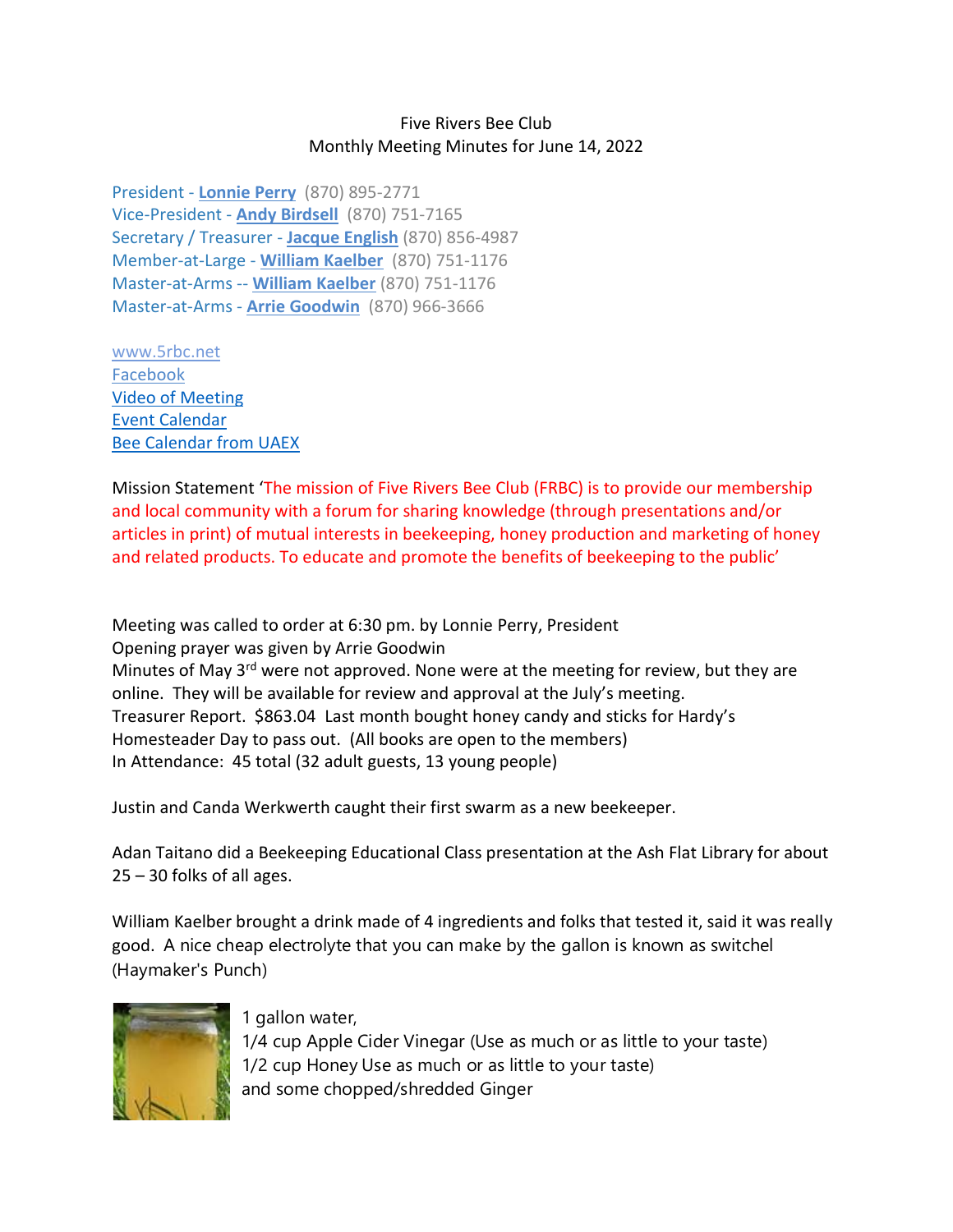**SIGN UP SHEETS -** There will be a Sign Up Sheets on the table by the concession stand that you can add your name to.

Members and Guests Sign In - Members find your name and place an "X" in the Left Column. Any changes to your information, please annotate. Our Guests here, please fill out our Guest Sheet. Thank you.

Home Visits - Jacque English has openings for July 23rd and Aug 20<sup>th</sup>. Home visits fall on the Saturday following our monthly meeting. They usually run at 10:00 am for a couple of hours at someone home where they can show other members their setup and ask for advice and/or recommendation on improvements. They are a lot of fun and informative. Be sure to bring your veils and /or suits. We do have some available to check out as well. If you like to be part of the Home Visit, please let me know so we can get the word out. Thank you (870) 856-4987

Homesteaders Day (Sept  $24<sup>th</sup>$ ) – Will be at Loberg Park 9:00am to 3:00pm. If working a booth with us, Period clothing is required if you need something to wear, the Hardy Historical Society has outfits you can check out. If you have something to add to the display area, that would be wonderful. Contact William Kaelber who is the main contact point for this event. (870) 751- 1176

Swarm Team – Local Extension Offices in surrounding counties has a listing of folks they can call upon to catch swarms. If interested, please add your name to the sheet and Jacque will get your information to the appropriate county.

Jacque somehow has misplaced the acid wands for mite treatment and the extractor honey strainer that she had in the lending library. If you, by chance, have either, please let her know so can add it to the Check In/Out Sheet. Thank you .. (870) 856-4987

Jacque reminded folks that there are plenty or FREE material on the tables. Magazines, past minutes, handouts from folks like recipes and much more. Be sure to stop by, take a look and help yourself.



Lonnie did presentation "What's in your Bee Bag?"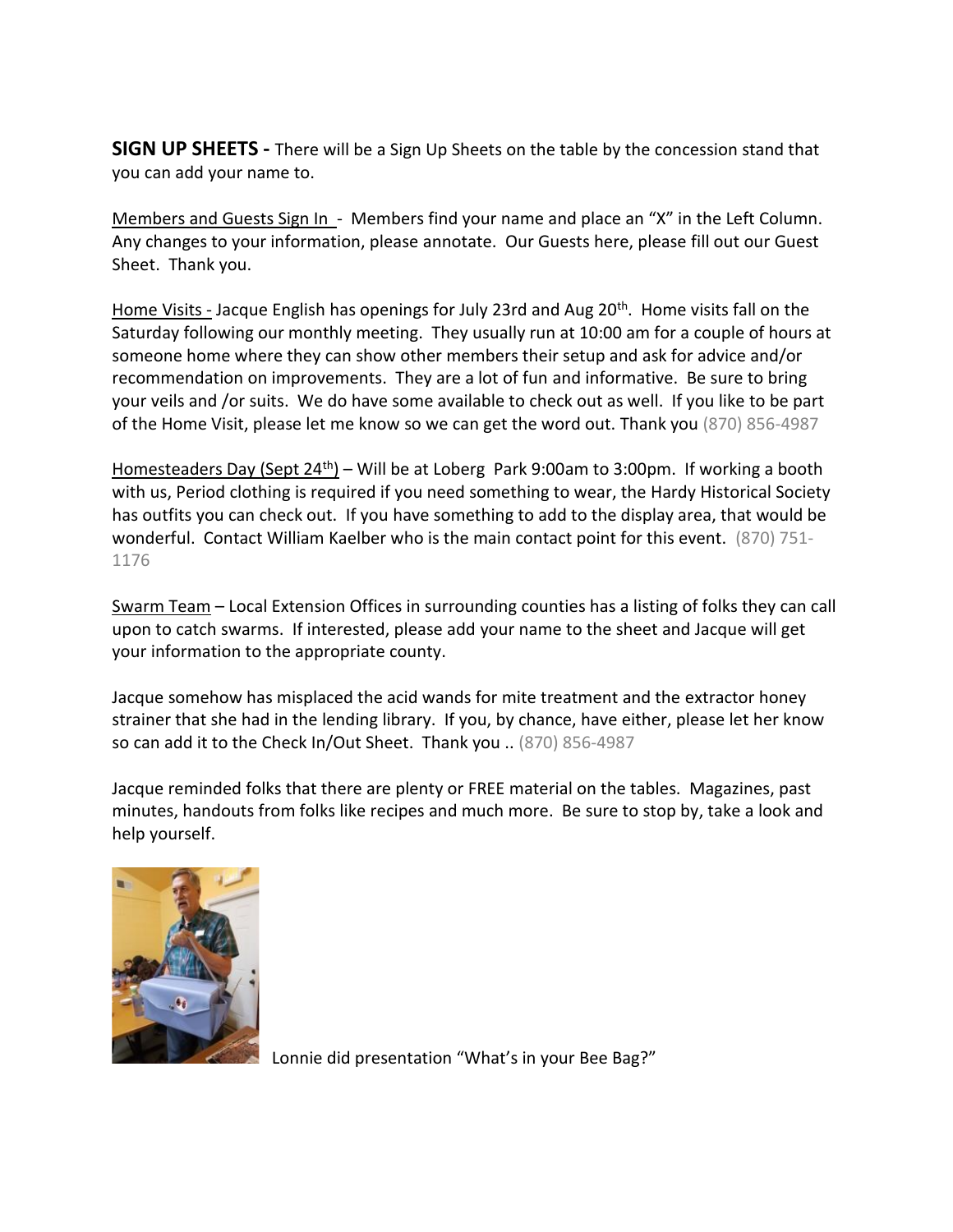**Synopsis:** Preparing for the season ahead should include making sure you have everything you need in the bee bag for apiary visits… at least until swarming starts.

In your journey, you will find what you need and use the most. These are just some examples of what I carry in my bag.

- $\bullet$  for those tough prying jobs and with scraping features of comb Bee Frame grabber Frame Grip grips top bar of frame for loosening and removing frames from supers. Spring allows one hand operation. Bee Brush Bee Brush's long, soft, flexible yellow bristles are gentle enough for brushing bees off queen cells yet firm enough to remove bees from frames, supers, or clothes. Will not crush or injure bees. A sturdy all purpose wood handle brush. Can be washed. • Capping Scrapper **Uncapping tool used by many hobby beekeepers.** An excellent hand tool for opening the cells to let the honey out. • Lighter Queen Clip **Easy to cage the queen on the top of the frames** Burn Material - something easily accessible like wood trigs, pieces of cotton or burlap, pine needles **Swiffer WEEPIN** 
	- Swifter pads **52** UNSCENTED cut in half and place in corners of boxes to catch hive beetles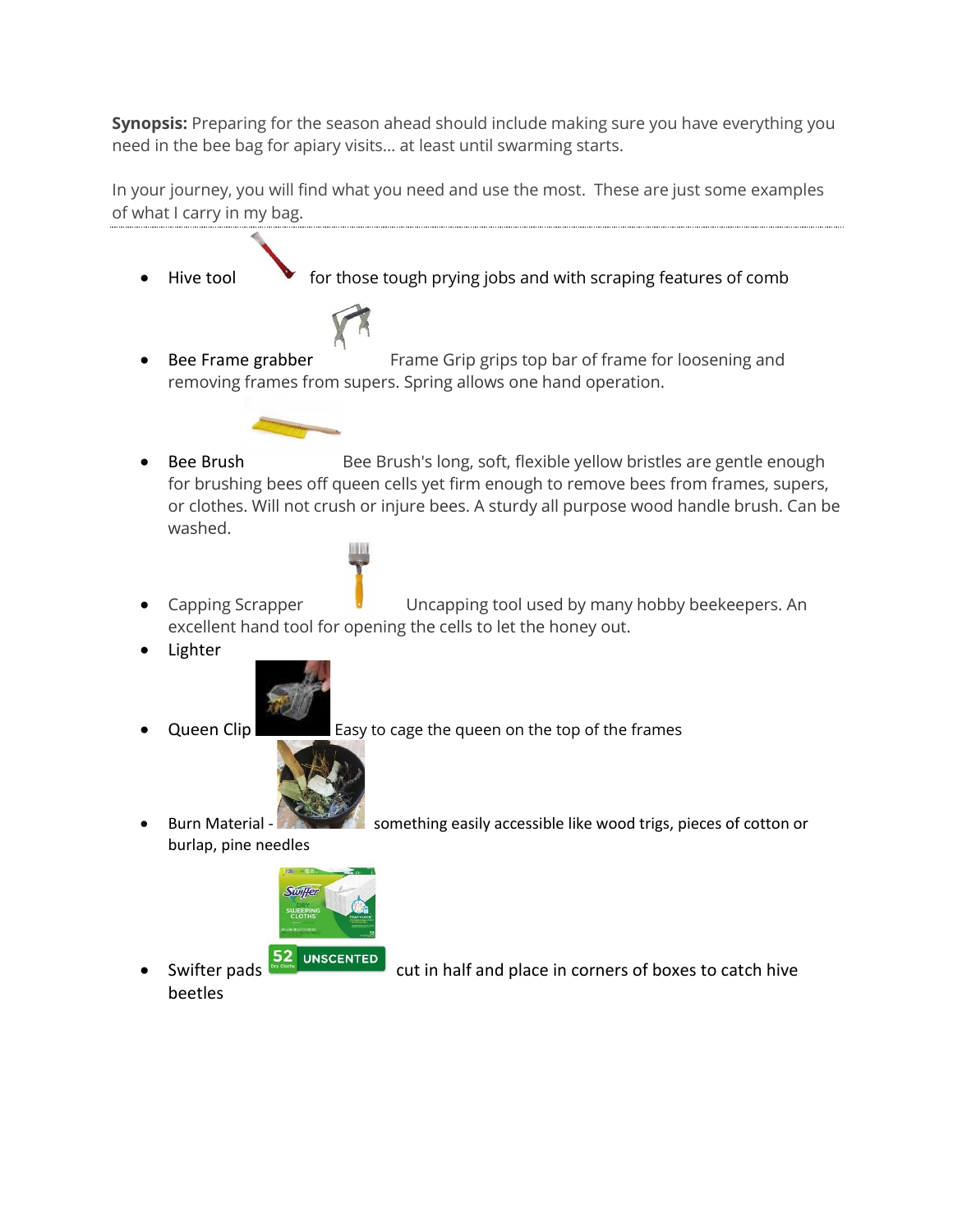Beetle Traps best to fill with  $\mathbb{C}$  and  $\mathbb{C}$  (diatomaceous Earth) – If you use oils, it turns rancid quickly.



Sharpie marker needed if you need to write on your hives



- Pen and Note pad **Handy to have on hand to makes notes to yourself.**
- Sugar Water Sprayer  $\Box$  mix sugar and water together and spray your bees rather than using smoke. They will start cleaning each other and themselves and let you get into hives.



- - **Queen Roller Clips Form Form U.S. For use with the Cupkit Rearing System**
- Repair tools **Hammer, tacks, in case you need to do quick repair in the** field



- 
- **Rubber Bands Example 2018 to place around natural frames to hold comb in place**
- Tooth Picks **in the USA was a cell in place in case becomes loose when frame is** lifted out



Magnifying Glass to get that up close look on a bee or something in the hive.